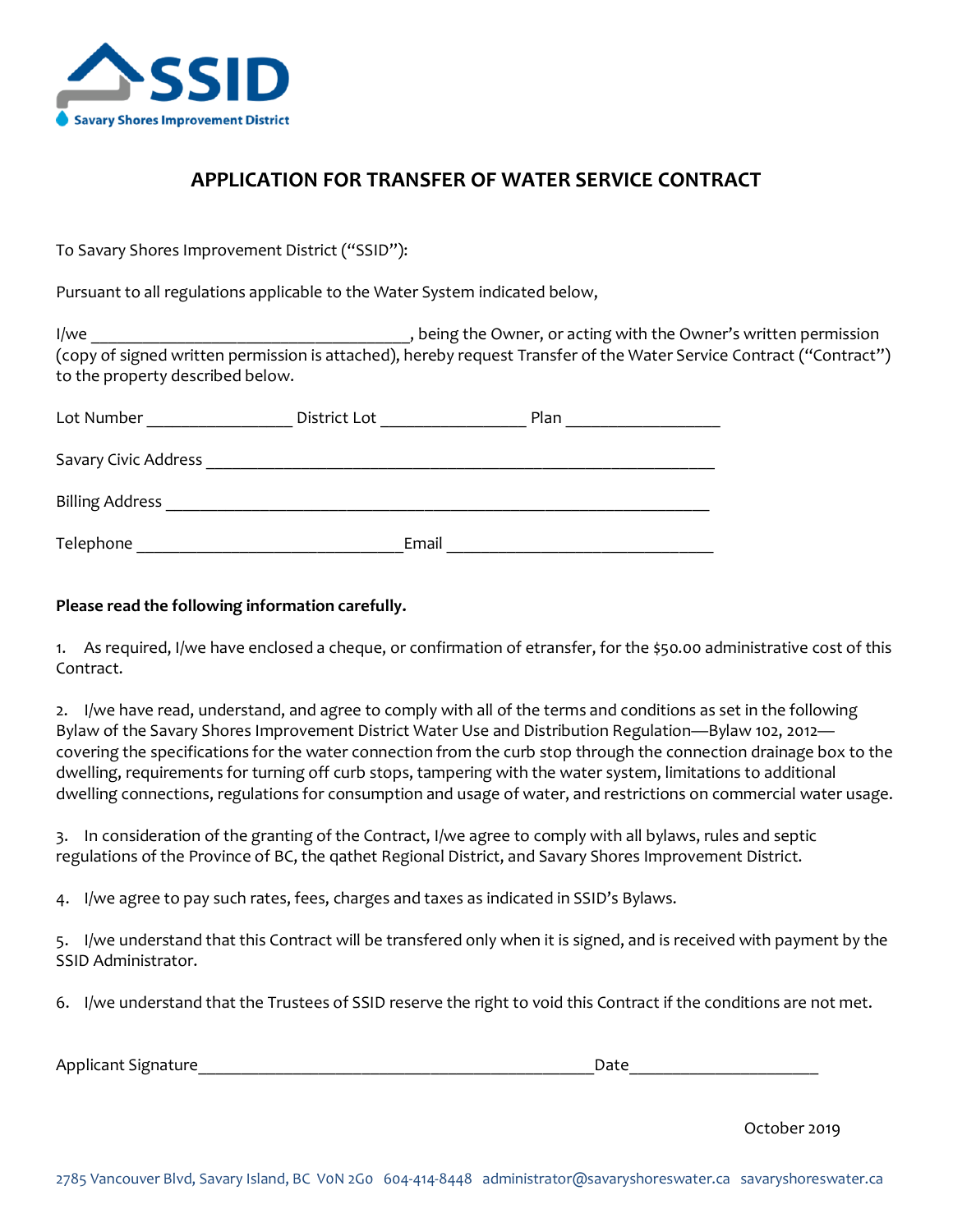

# **WATER CONNECTION INFORMATION SHEET FOR PROPERTY OWNERS**

#### **Savary Shores Improvement District is responsible for the following:**

- 1. Provision of:
	- corporation stop
	- curb stop
	- water meter
	- dual check valve
	- black meter box with extensions and cover to a minimum of 30" deep
	- domestic water line up to a maximum of 200 feet
	- brass fittings for connection to the residence

2. Installation of the above parts to bring water to a drainage box location next to the proposed building site as outlined in the site map submitted to the District by the homeowner.

3. Repair of leaks up to and including the check valve.

4. Supplying water only when a District installed hookup has been properly installed and inspected as specified by the District.

#### **The property owner is responsible for the following:**

1. Provision of an 18" x 18" x 24"-deep drainage box with lid

1. To prepare a ditch with a minimum depth of 24" over the entire length from curb stop to the proposed location of the drainage box next to the residence as outlined in the site map submitted to the District.

2. To notify the Administrator when the connection to the residence is ready for inspection, and make all needed improvements as requested by the District Inspector.

3. To bury the domestic water line with sufficient slack to prevent future damage to fittings, in a manner as approved by the District Inspector. Be sure to avoid backfilling with rocks as this may damage the pipe.

4. To ensure that no future joining or splicing of the domestic water line from the curb stop to the drainage box to the main residence occurs. There shall be no buried joints in the water line from the curb stop to the residence.

5. All repairs and leaks beyond the check valve on the owner's property.

6. To ensure that the curb stop is shut off if the residence will be unoccupied for more than 48 hours.

7. To notify the Administrator of any future alterations required, to ensure approved fittings are used and alteration is approved and inspected by the District Inspector.

August 2019